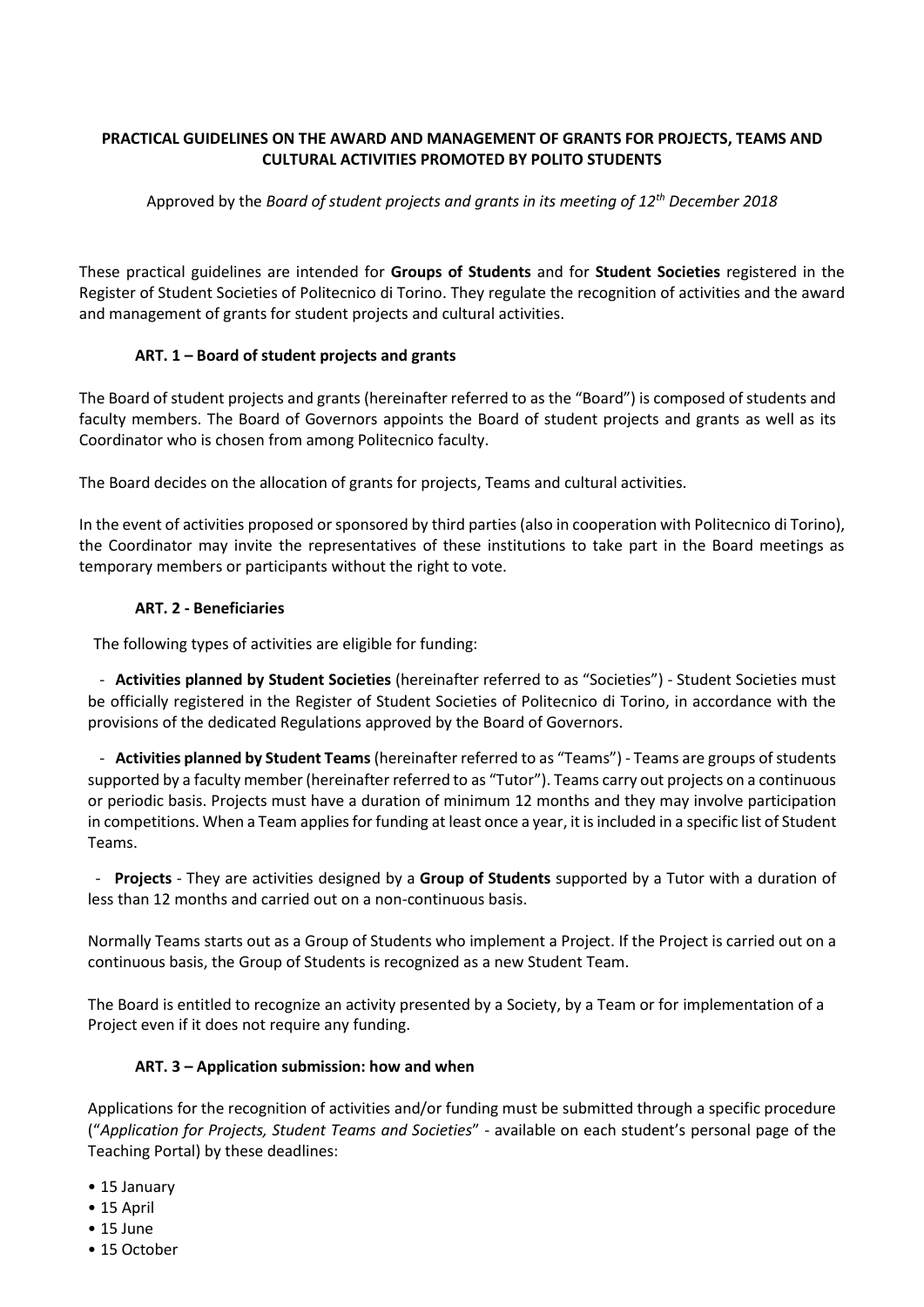Applications must be submitted by the Polito student who acts as the Leader of the Group or Society for the entire duration of the activity.

The *Board of student projects and grants* meets within 20 days of the application deadline. Applications received after the deadline will be considered in the next round of applications.

Every Group/Society is entitled to apply for funding once a year or once in a semester. Politecnico does not fund activities already completed nor reimburse expenses already incurred.

## **ART. 4 – How to apply**

The procedure "Application for Projects, Student Teams and Societies" requires applicants to fill out the following fields:

### - **Activity title**;

- **Name** of the Team or Society (select it from a drop-down list) or name of the Project;
- **Faculty member** (Tutor) and Department/Office (for Teams and Projects only): grants are paid to the Department to which the Tutor pertains. The Tutor is responsible for the activity implementation and for proper use of funds;
- **Activity overview**: upload a PDF file with a detailed description of the project/activity (maximum 20 MB);
- **PowerPoint Presentation**: upload the PPT file that will be projected during the presentation of the activity to the Board (the Leader will receive more information about the deadline for the submission of this document and the date of the oral presentation – see art. 5)
- **Activity dates**: enter expected start date and end date;
- **Number of participants**: specify how many students will be involved in the implementation of the activity (approximately)
- **Annual workload**: number of hours required of participants (for Teams and Projects only);
- **Apply for funding**: download and fill out the budget template form (which includes a forecast of expenses and funds requested to the University) and upload it in this section;
- **Use of university spaces**: specify if the activity requires the use of university spaces; the use of spaces must be intended as the need to have a workplace for the implementation of the activity on a continuous basis. If you need a university space, upload a declaration (.pdf file) in which the person in charge of the spaces (e.g., the Head of Department) declares that the Department is willing to host the group of students. If this document is not available, upload a declaration in which you state that you do not have the above-mentioned document.

Projects and activities proposed by Teams must provide students with the opportunity to design and develop a project and work with their peers.

Activities proposed by Student Societies must focus on cultural/social initiatives with wide spill over effects on the student community of the University.

The file uploaded to the "Activity overview" field needs to include the following information:

- Detailed activity description
- Timetable of activities

Forecast budget: clearly specify if you have any sponsors, grants, participation in call for proposals, or selffunding.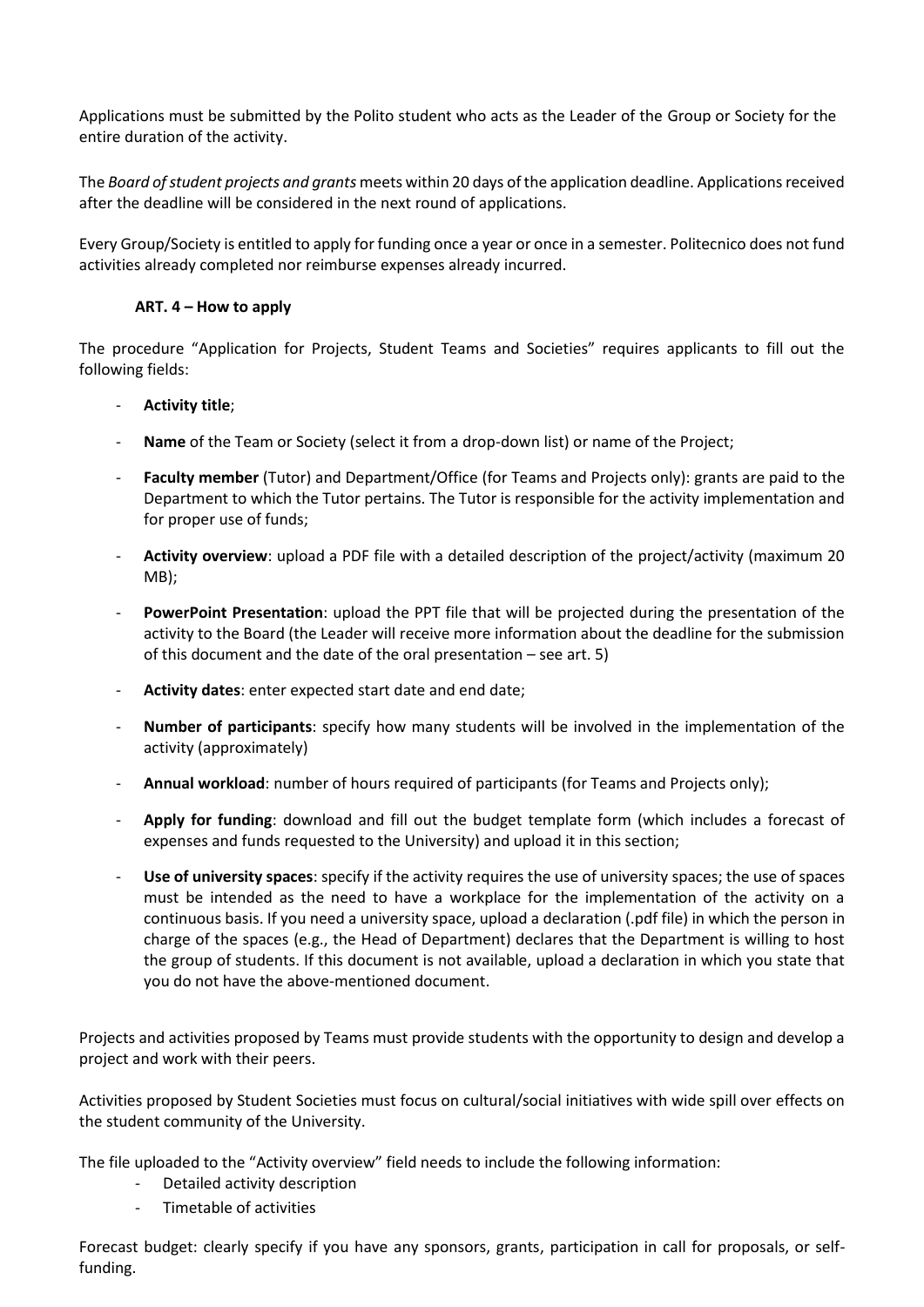## **ART. 5 - Evaluation criteria**

After each application deadline, applicants will be invited to make a short presentation. Normally the presentation takes place within 20 days of the deadline.

The Leaders will receive the invitation for the presentation by-email.

During this presentation, applicants can show the materials submitted in the previous phase (art. 4) and should last approximately 7 minutes. The Team Tutor or Project Tutor is allowed to attend this presentation.

The Board evaluates the proposals based on the following criteria (which can also be useful guidelines for the presentation):

- The activity must engage a reasonable number of students (at least 5 of them must be Politecnico students), preferably enrolled in different degree programmes in order to form an interdisciplinary working group (Politecnico does not fund projects submitted by groups that are mainly made up of PhD candidates);
- The activity has to focus on the professional, social and cultural development of its participants;
- Non-academic activities must be of general interest;
- The activity needs to be creative and innovative; it must have tangible outcomes and practical spill over effects;
- The activity must not pursue profit-making, nor political or commercial aims;
- The activity must be consistent with its budget;
- The proposal must specifically mention possible sponsors or co-funding sources with a detailed description of the budget lines and how they will be funded (a detailed description of the budget lines is a key element for a positive evaluation of the project and for the award of a grant);
- The proposal must describe the dissemination activities intended to promote student engagement also through Politecnico social networking site (PoliTOnet).
- The proposal must specify communication strategies (see art. 8) and promotional methods such as exhibitions, workshops, etc.

Applications that aim to build on previously funded activities are assessed based on the results achieved. For the award of a new grant, the Board evaluates if there are elements or ways of integration with other projects, and more in general, any useful information for further funding.

Generally, the Board does not take into consideration proposals related to previously funded activities if the financial report was not submitted (see art. 9).

The Board does not approve activities that have the characteristics of a research project.

A written notification about the outcome of the selection process is sent to the applicants within 10 days of the Board decision.

## **ART. 6 - Eligible expenses**

Generally, all expenses related to the implementation of the activity are eligible for funding, except for:

- durable goods that are already available within the Departments/research centres of the University (computers, printers, furniture, stationery, etc…)
- internal staff cost;
- external staff cost, except for possible technical collaboration contracts which are strictly necessary to carry out small tasks of the project (such cost cannot exceed 20% of the total budget)
- For Teams and Projects: expenditures must comply with current regulations.